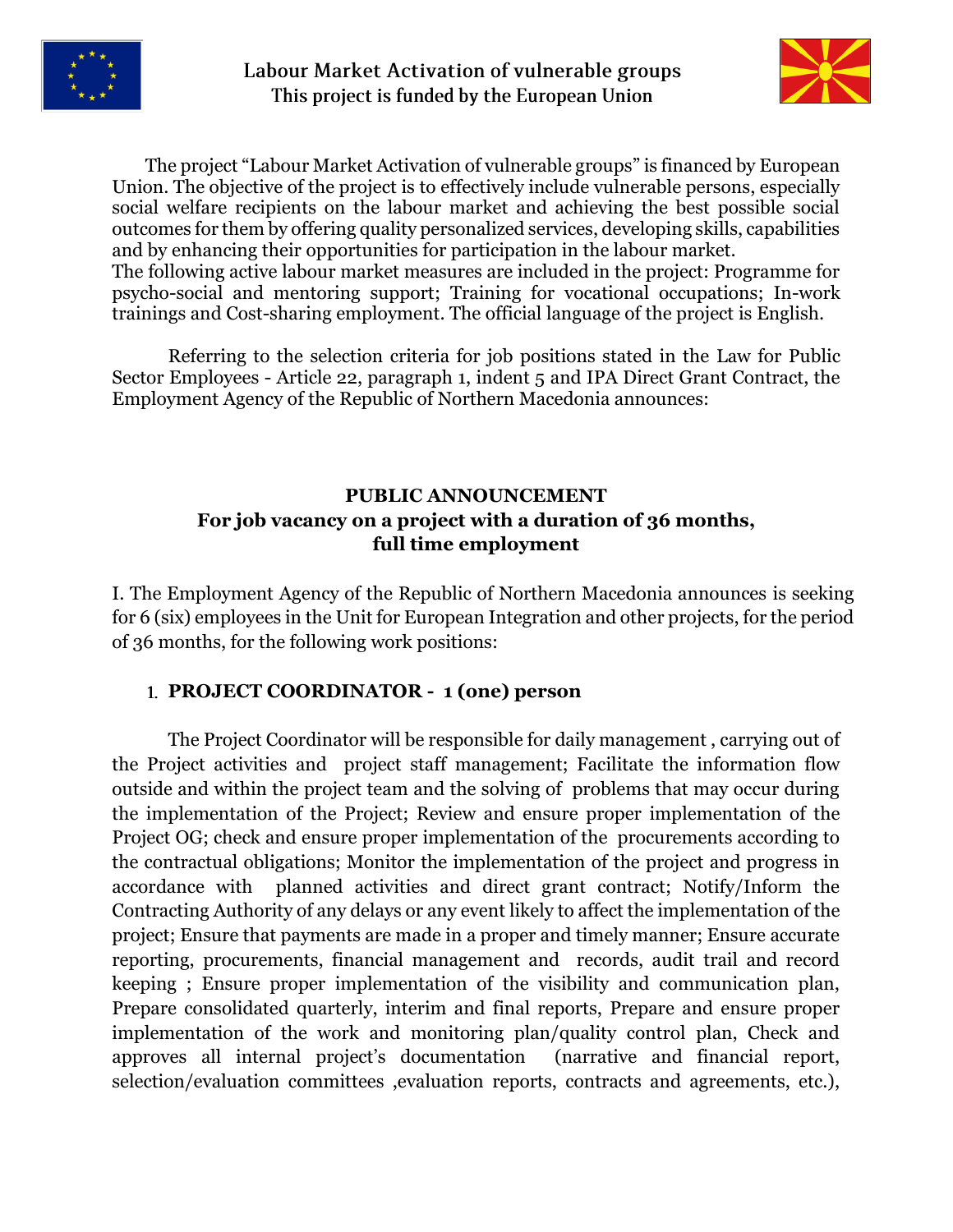

#### Labour Market Activation of vulnerable groups This project is funded by the European Union



providing support and cooperation with the project staff, collaboration with the ESA's employees and management

The net salary for this job position is 31,344 denars.

#### **COORDINATOR FOR THE COUNSELING AND MOTIVATION PROGRAMME - 1 (one) person**

The Coordinator will exercise day-to-day activities within the programme under the guidance of the Project Coordinator and Head of Unit for EU integration and Project in ESA; prepare the work and monitoring plan for the respective activity and be responsible for timely completion of a work and monitoring plan in accordance with the Project contract; prepare draft of the Project OG; provide support, assistance and coordination of the psychologists and mentors engaged within this program; assist the Procurement officer in preparation of the procurement plan; conduct regular quality checks/monitoring of the activities; prepare reports for the activation Programme and provide inputs in preparation of the quarterly, interim, final reports; collect relevant data; update project information/data in the Project database; provide input to the preparation of public visibility materials, reports, guidelines and in record keeping etc.

The net salary for this job position is 31,344 denars.

### **COORDINATOR FOR THE EMPLOYABILITY PROGRAMME - 1 (one) person**

The Coordinator will exercise day-to-day activities within the programme under the guidance of the Project Coordinator and Head of Unit for EU integration and Project in ESA; prepare the work and monitoring plan for the respective activity and be responsible for timely completion of a work and monitoring plan in accordance with the Project contract; prepare draft of the Project OG; provide support, assistance and coordination of the employers and trainers engaged within this program; assist the Procurement officer in preparation of the procurement plan conduct regular quality checks/monitoring of the activities; prepare reports for the Inclusion Programme and provide inputs in preparation of the quarterly, interim, final reports; collect relevant data; update project information/data in the Project database; provide input to the preparation of public visibility materials, reports, guidelines and in record keeping etc.

The net salary for this job position is 31,344 denars.

### **PROCUREMENT OFFICER - 1 (one) person**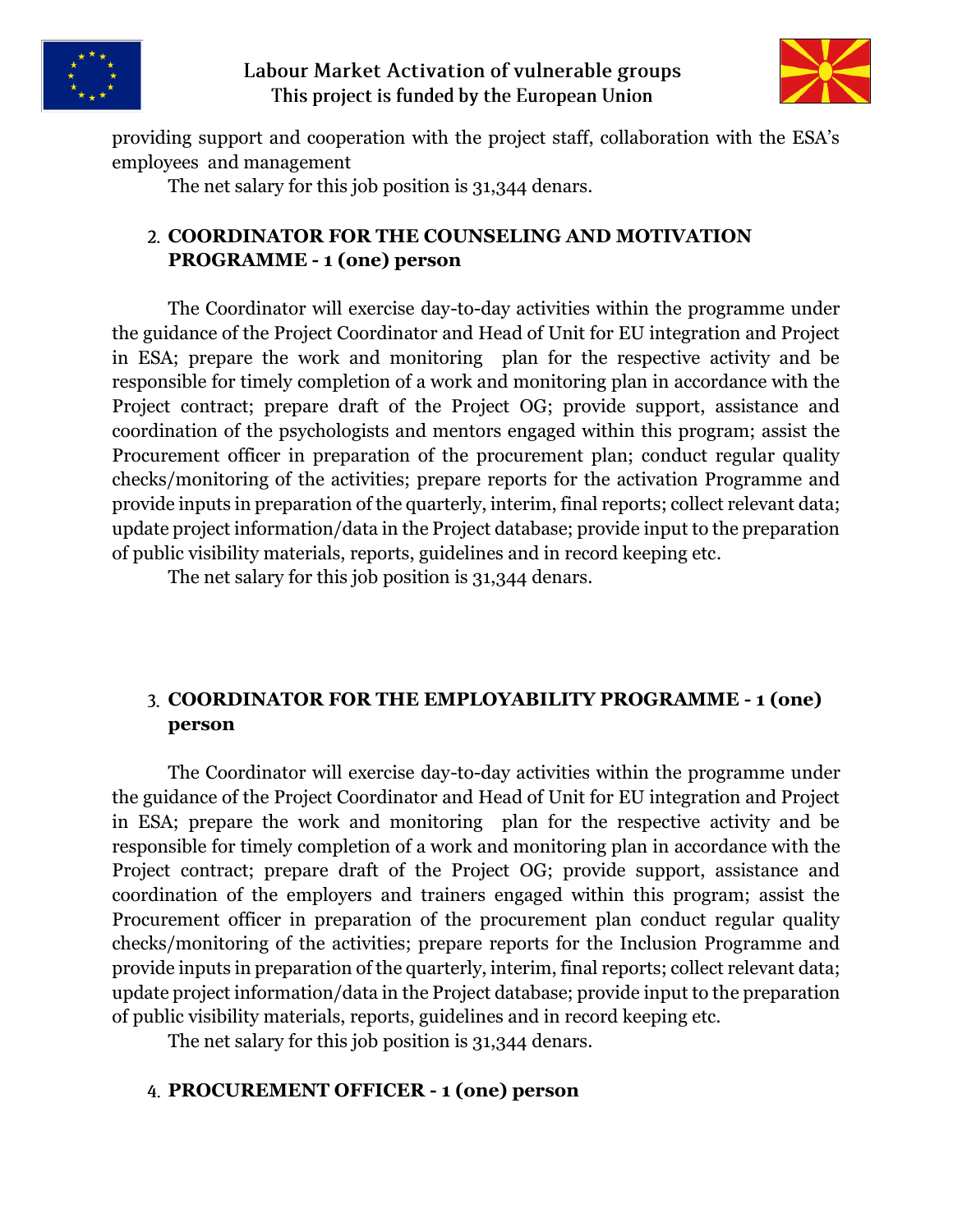



The Procurement Officer will develop a procurement plan in accordance with the contractual obligations and work plan; prepare parts of the Project OG related to procurement; prepare tender dossiers, conduct the procurement process and organize the process of evaluation; prepare the draft contracts; keep and ensure proper record keeping and audit trail of the procurement; provide support for overall Project activities; provide support and cooperate with the project staff; etc.

The net salary for this job position is 31,344 denars.

### **ACCOUNTING OFFICER - 1 (one) person**

The Accounting Officer will be responsible for all the accounting and payment aspects of the grant contract; ensure that all contract transactions are recorded in the financial statements; prepare and submit for check and approval to the Project Coordinator all financial reports, keep and ensure proper accounting records, financial statements, budgets, financial projections, cash flow forecasts and all other reports as requested by the Contracting Authority; cooperate closely with the Procurement Officer to ensure that all accounting, procurement and payment aspects are properly linked; ensure that payments are made in a proper and timely manner; ensure that all sources of financing are available for the Project and that a contract payments' monitoring system is operational; control incoming invoices and prepare documents for payments; record keeping of the project financial documents; provide support and cooperate with the project staff; etc.

The net salary for this job position is 31,344 denars.

#### **MONITORING OFFICER - 1 (one) person**

The Monitoring officer will exercise day-to-day technical and administrative activities for implementation of the project under the guidance of the Project Coordinator and Head of Unit for EU integration and Project in ESA; conducting regular quality checks/monitoring of the activities in particular by following implementation of (reports and supporting documents and conducting quality controls; reports and supporting documents and conducting quality control visits in the premises of the employers); providing input to the monthly briefs, quarterly and other reports for the activities; updating project information/data in the direct grant database; observe overall delivery of the planned outputs and whether implementation of the projects is on track, observe achieved values of the results and needed of a change, as well as to follow, collect data and information and report on indicators. Also monitoring officer will be involved in planning the evaluation (interim review and final evaluation) and follow up the progress of the evaluation activities; reporting to the Unit for EU integration and Project, outlining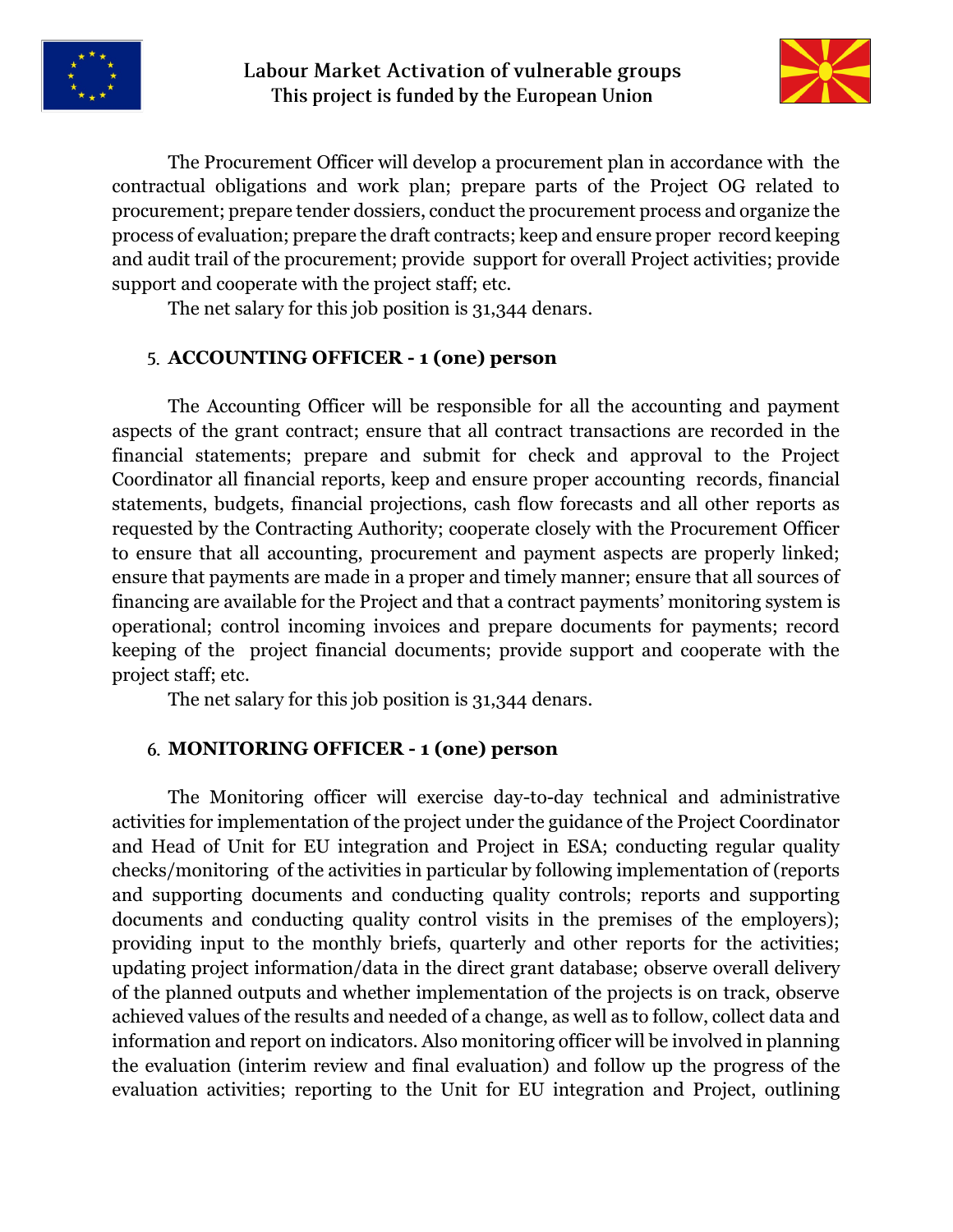

## Labour Market Activation of vulnerable groups This project is funded by the European Union



technical progress and problems; working closely with ESA's coordinators of the corresponding measure and with other employees in the ESA (as appropriate); provide support and assistance to the project staff.

The net salary for this job position is 31,344 denars.

# **The candidates for the Work position 1**, should meet the following criteria:

- Be a citizen of the Republic of North Macedonia;
- Have a level of qualifications VI-A according to the Macedonian Qualifications Framework and at least 240 credits acquired under ECTS or completed VII/1 degree;
- Have excellent communication skills (written and oral) in English and Macedonian language
- Have a valid driver's license:
- Have active knowledge of computer programs for office work;
- Have at last 30 months working experience with project/ programs funded by international donors, projects, from which at least 12 months in the field of project management or coordination.

# **The candidates for the Work position 2 and 3**, should meet the following criteria:

- Be a citizen of the Republic of North Macedonia;
- Have a level of qualifications VI-A according to the Macedonian Qualifications Framework and at least 240 credits acquired under ECTS or completed VII/1 degree;
- Have excellent communication skills (written and oral) in English and Macedonian language
- Have a valid driver's license;
- Have active knowledge of computer programs for office work;
- Have at last 30 months working experience with project/ programs funded by international donors, projects, from which at least 12 months in the field of active programmes and employment policies.

## **The candidates for the Work position 4**, should meet the following criteria:

- Be a citizen of the Republic of North Macedonia;
- Have a level of qualifications VI-A according to the Macedonian Qualifications Framework and at least 240 credits acquired under ECTS or completed VII/1 degree;
- Have excellent communication skills (written and oral) in English and Macedonian language
- Have a valid driver's license;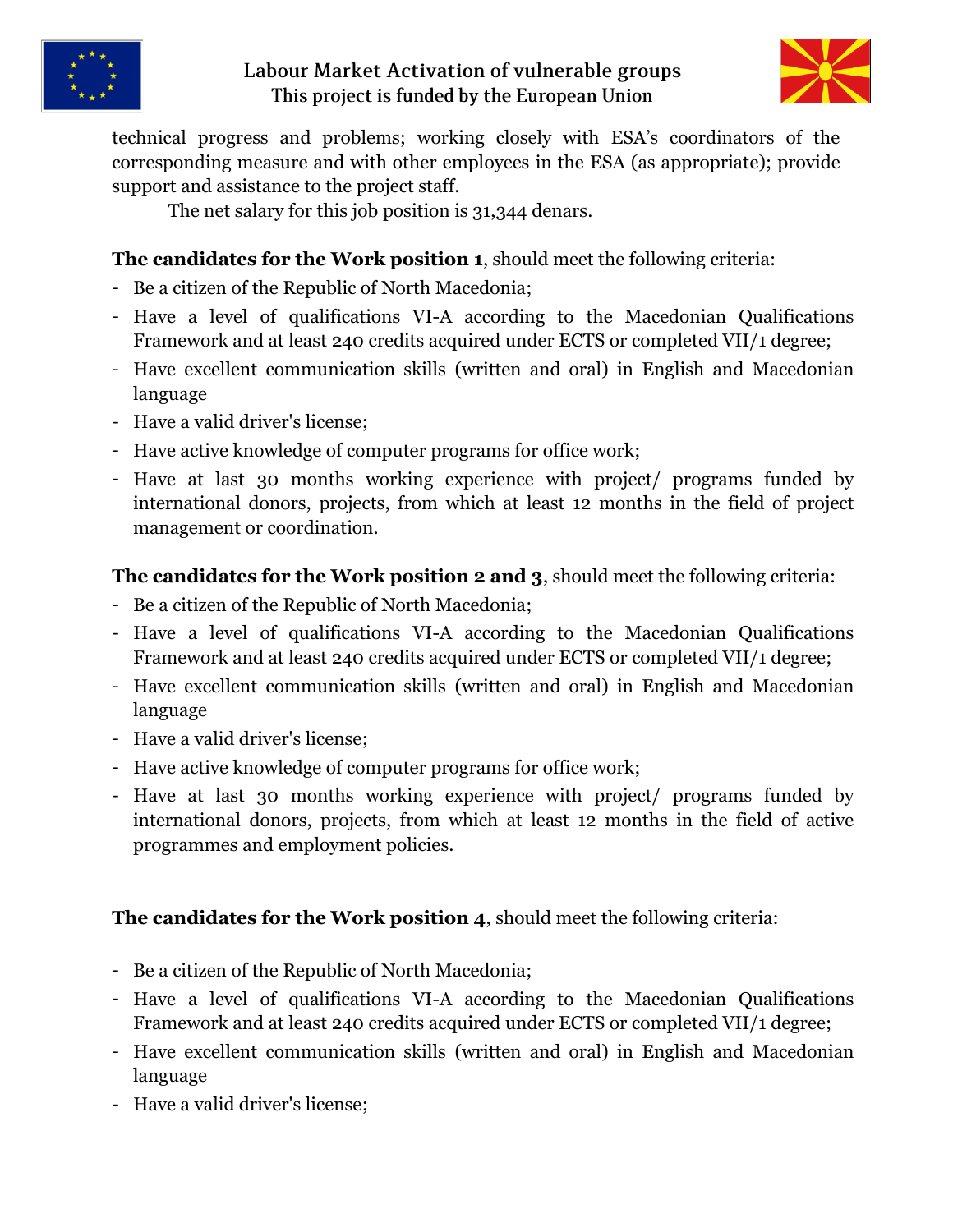

## Labour Market Activation of vulnerable groups This project is funded by the European Union



- Have active knowledge of computer programs for office work;
- Have at last 30 months working experience with project/ programs funded by international donors, projects, from which at least 12 months in the procurements under EU funded project.

## **The candidates for the Work position 5**, should meet the following criteria:

- Be a citizen of the Republic of North Macedonia;
- Have a level of qualifications VI-A according to the Macedonian Qualifications Framework and at least 240 credits acquired under ECTS or completed VII/1 degree;
- Have excellent communication skills (written and oral) in English and Macedonian language
- Have a valid driver's license:
- Have active knowledge of computer programs for office work;
- Have at last 30 months working experience with project/ programs funded by international donors, projects, from which at least 12 months working as accountant or financial officer in EU funded projects.

**The candidates for the Work position 6**, should meet the following criteria:

- Have a level of qualifications VI-A according to the Macedonian Qualifications Framework and at least 240 credits acquired under ECTS or completed VII/1 degree;
- Have excellent communication skills (written and oral) in English and Macedonian language
- Have a valid driver's license;
- Have active knowledge of computer programs for office work;
- Have at last 30 months working experience with project/ programs funded by international donors, projects, from which at least 12 months in the field of monitoring of trainings or programs;

II. The employment will be full time - 40 hours per week, Monday to Friday, working hours 07:30 till 15:30.

III. All interested candidates are invited to submit their Europass CVs (http://europass.cedefop.europa.eu) and motivational letters in English, as well as a copy of the documents certifying that they meet the required criteria's (Citizenship, Diploma, Contracts / References from Prior Employers, Driving Permit), in a sealed envelope by registered post or by hand, at the following address:

**Employment Agency of the Republic of Northern Macedonia - Central Office, str. Vasil Gjorgov no. 43,**